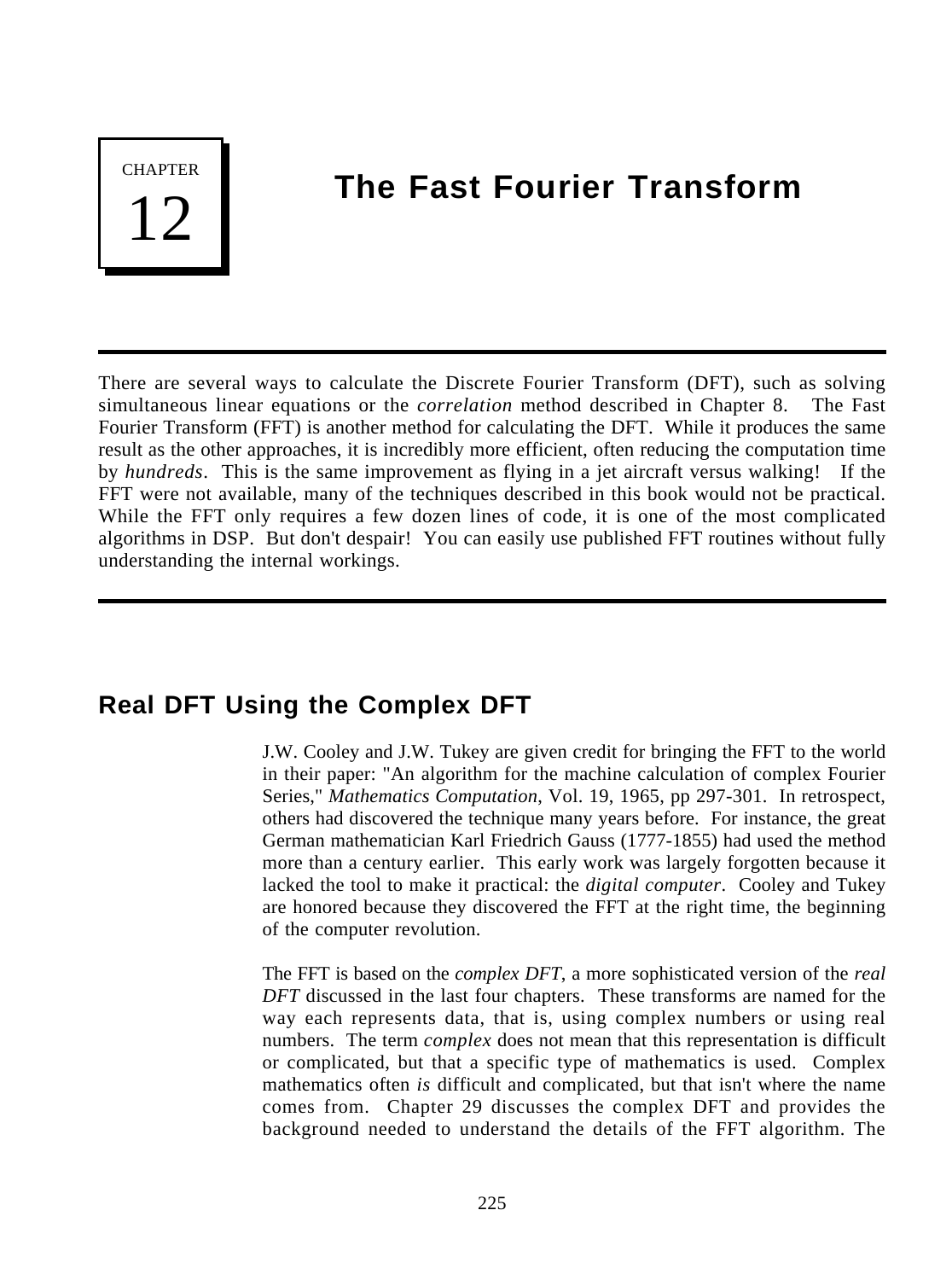

Comparing the real and complex DFTs. The real DFT takes an *N* point time domain signal and creates two  $N/2 + 1$  point frequency domain signals. The complex DFT takes two  $N$  point time domain signals and creates two *N* point frequency domain signals. The crosshatched regions shows the values common to the two transforms.

> topic of this chapter is simpler: how to use the FFT to calculate the real DFT, without drowning in a mire of advanced mathematics.

> Since the FFT is an algorithm for calculating the complex DFT, it is important to understand how to transfer *real DFT* data into and out of the *complex DFT* format. Figure 12-1 compares how the real DFT and the complex DFT store data. The real DFT transforms an *N* point time domain signal into two  $N/2 + 1$  point frequency domain signals. The time domain signal is called just that: the *time domain signal*. The two signals in the frequency domain are called the *real part* and the *imaginary part*, holding the amplitudes of the cosine waves and sine waves, respectively. This should be very familiar from past chapters.

> In comparison, the complex DFT transforms two *N* point time domain signals into two *N* point frequency domain signals. The two time domain signals are called the *real part* and the *imaginary part*, just as are the frequency domain signals. In spite of their names, all of the values in these arrays are just ordinary numbers. (If you are familiar with complex numbers: the *j*'s are not included in the array values; they are a part of the *mathematics*. Recall that the operator, *Im*( ), returns a real number).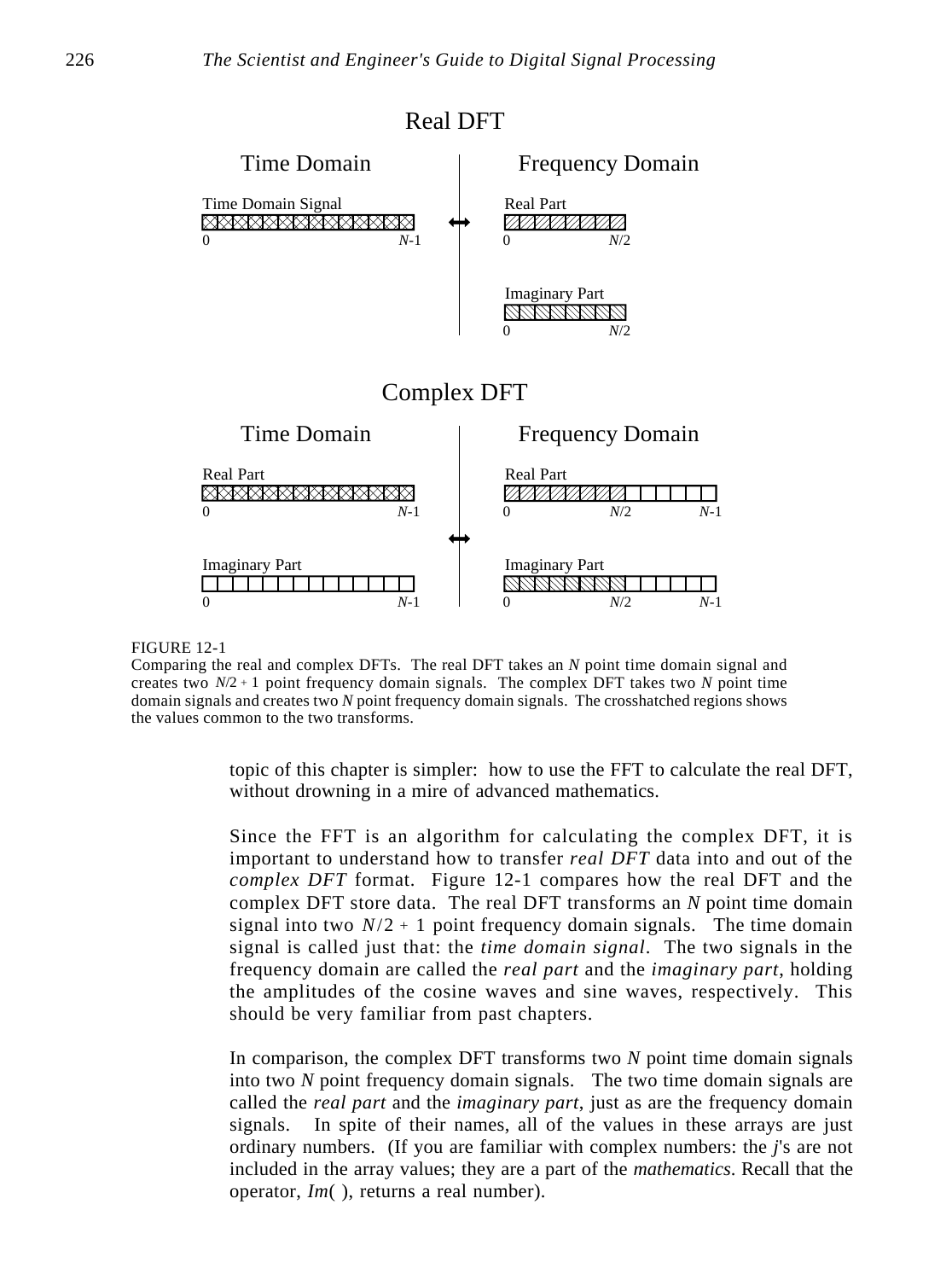Suppose you have an *N* point signal, and need to calculate the *real DFT* by means of the *Complex DFT* (such as by using the FFT algorithm). First, move the *N* point signal into the real part of the complex DFT's time domain, and then set all of the samples in the imaginary part to *zero*. Calculation of the complex DFT results in a real and an imaginary signal in the frequency domain, each composed of *N* points. Samples 0 through *N*/2 of these signals correspond to the real DFT's spectrum.

As discussed in Chapter 10, the DFT's frequency domain is periodic when the negative frequencies are included (see Fig. 10-9). The choice of a single period is arbitrary; it can be chosen between -1.0 and 0, -0.5 and 0.5, 0 and 1.0, or any other one unit interval referenced to the sampling rate. The complex DFT's frequency spectrum includes the negative frequencies in the 0 to 1.0 arrangement. In other words, one full period stretches from sample 0 to sample  $N-1$ , corresponding with 0 to 1.0 times the sampling rate. The positive frequencies sit between sample 0 and *N*/2 , corresponding with 0 to 0.5. The other samples, between  $N/2 + 1$  and  $N-1$ , contain the negative frequency values (which are usually ignored).

Calculating a *real Inverse DFT* using a *complex Inverse DFT* is slightly harder. This is because you need to insure that the negative frequencies are loaded in the proper format. Remember, points 0 through *N*/2 in the complex DFT are the same as in the real DFT, for both the real and the imaginary parts. For the real part, point  $N/2 + 1$  is the same as point  $N/2 - 1$ , point  $N/2 + 2$  is the same as point  $N/2 - 2$ , etc. This continues to point  $N-1$  being the same as point 1. The same basic pattern is used for the imaginary part, except the sign is changed. That is, point  $N/2 + 1$  is the negative of point  $N/2 - 1$ , point  $N/2 + 2$  is the negative of point  $N/2 - 2$ , etc. Notice that samples 0 and *N*/2 do not have a matching point in this duplication scheme. Use Fig. 10-9 as a guide to understanding this symmetry. In practice, you load the real DFT's frequency spectrum into samples 0 to *N*/2 of the complex DFT's arrays, and then use a subroutine to generate the negative frequencies between samples  $N/2 + 1$  and  $N - 1$ . Table 12-1 shows such a program. To check that the proper symmetry is present, after taking the inverse FFT, look at the imaginary part of the time domain. It will contain all zeros if everything is correct (except for a few parts-permillion of noise, using single precision calculations).

6000 'NEGATIVE FREQUENCY GENERATION

6010 'This subroutine creates the complex frequency domain from the real frequency domain.

6020 'Upon entry to this subroutine, N% contains the number of points in the signals, and

6030 'REX[ ] and IMX[ ] contain the real frequency domain in samples 0 to  $N\frac{6}{2}$ .

6040 'On return,  $REX$ [ ] and  $IMX$ [ ] contain the complex frequency domain in samples 0 to  $N\%$ -1. 6050 '

6060 FOR K% =  $(N\%/2+1)$  TO  $(N\% - 1)$ 6070 REX[K%] = REX[N%-K%] 6080 IMX[K%] = -IMX[N%-K%] 6090 NEXT K% 6100 '

<sup>6110</sup> RETURN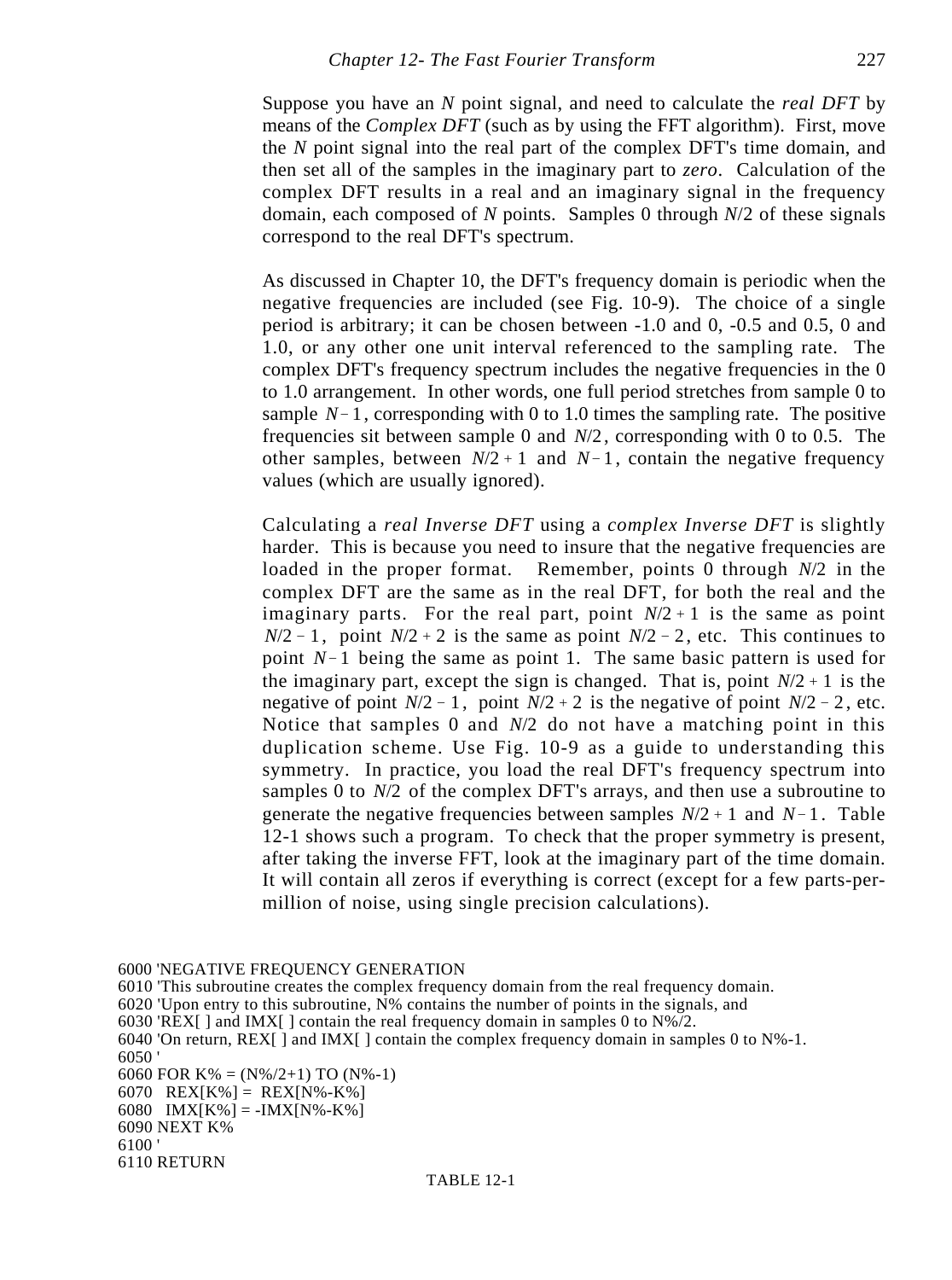### **How the FFT works**

The FFT is a complicated algorithm, and its details are usually left to those that specialize in such things. This section describes the general operation of the FFT, but skirts a key issue: the use of *complex numbers*. If you have a background in complex mathematics, you can read between the lines to understand the true nature of the algorithm. Don't worry if the details elude you; few scientists and engineers that use the FFT could write the program from scratch.

In complex notation, the time and frequency domains each contain *one signal* made up of *N complex points*. Each of these complex points is composed of two numbers, the real part and the imaginary part. For example, when we talk about complex sample *X*[42], it refers to the combination of *ReX*[42] and *ImX*[42]. In other words, each complex variable holds two numbers. When two complex variables are multiplied, the four individual components must be combined to form the two components of the product (such as in Eq. 9-1). The following discussion on *"How the FFT works"* uses this jargon of complex notation. That is, the singular terms: *signal, point, sample*, and *value*, refer to the *combination* of the real part and the imaginary part.

The FFT operates by decomposing an *N* point time domain signal into *N* time domain signals each composed of a single point. The second step is to calculate the *N* frequency spectra corresponding to these *N* time domain signals. Lastly, the *N* spectra are synthesized into a single frequency spectrum.

Figure 12-2 shows an example of the time domain decomposition used in the FFT. In this example, a 16 point signal is decomposed through four



FIGURE 12-2

The FFT decomposition. An *N* point signal is decomposed into *N* signals each containing a single point. Each stage uses an *interlace decomposition*, separating the even and odd numbered samples.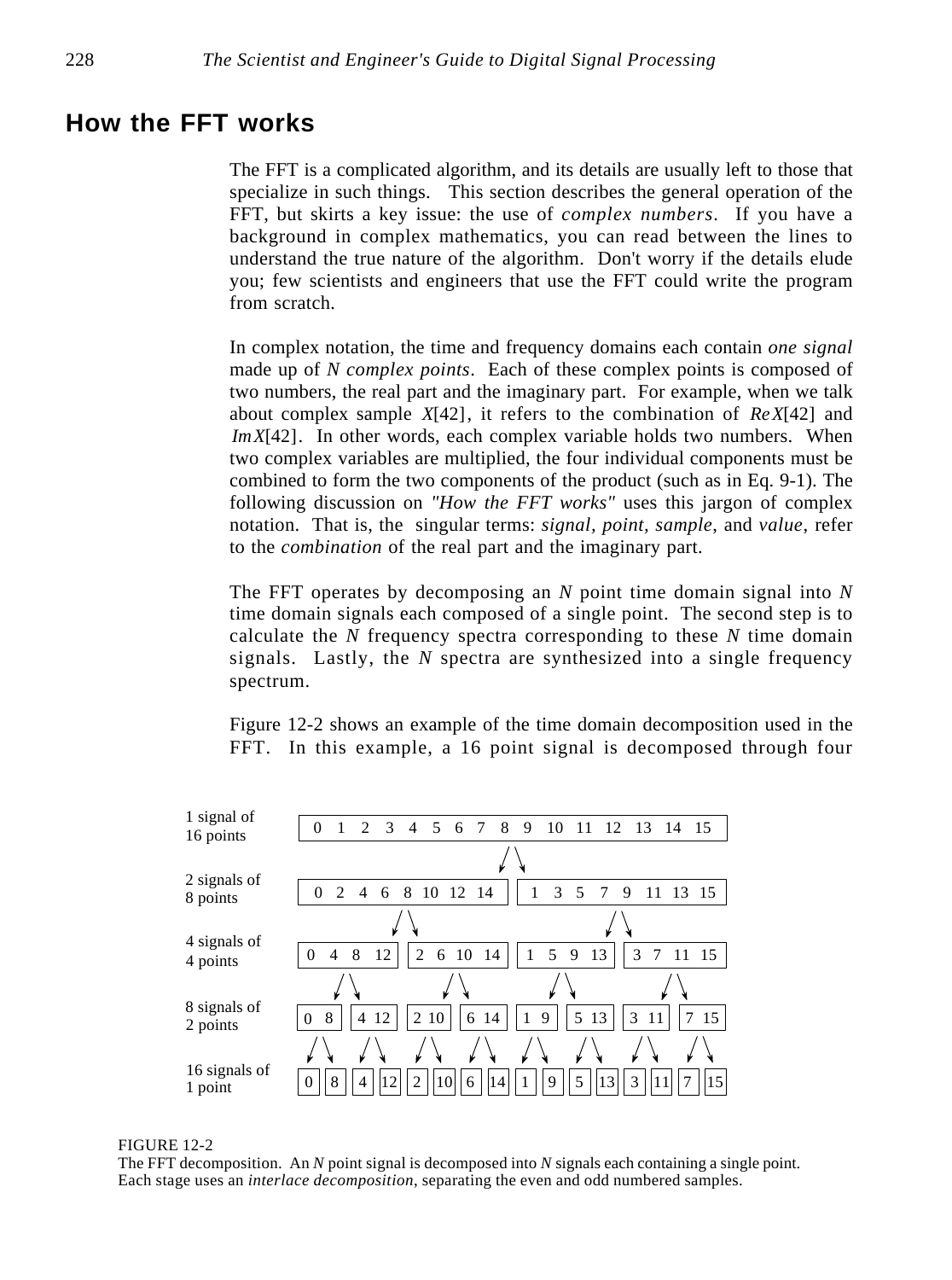| Sample numbers<br>in normal order |      |    | Sample numbers<br>after bit reversal |  |
|-----------------------------------|------|----|--------------------------------------|--|
| Decimal Binary                    |      |    | Decimal Binary                       |  |
| 0                                 | 0000 | 0  | 0000                                 |  |
| 1                                 | 0001 | 8  | 1000                                 |  |
| 2                                 | 0010 | 4  | 0100                                 |  |
| 3                                 | 0011 | 12 | 1100                                 |  |
| $\overline{\mathcal{L}}$          | 0100 | 2  | 0010                                 |  |
| 5                                 | 0101 | 10 | 1010                                 |  |
| 6                                 | 0110 | 6  | 0100                                 |  |
| 7                                 | 0111 | 14 | 1110                                 |  |
| 8                                 | 1000 | 1  | 0001                                 |  |
| 9                                 | 1001 | 9  | 1001                                 |  |
| 10                                | 1010 | 5  | 0101                                 |  |
| 11                                | 1011 | 13 | 1101                                 |  |
| 12                                | 1100 | 3  | 0011                                 |  |
| 13                                | 1101 | 11 | 1011                                 |  |
| 14                                | 1110 | 7  | 0111                                 |  |
| 15                                | 1111 | 15 | 1111                                 |  |
|                                   |      |    |                                      |  |

The FFT bit reversal sorting. The FFT time domain decomposition can be implemented by sorting the samples according to bit reversed order.

separate stages. The first stage breaks the 16 point signal into two signals each consisting of 8 points. The second stage decomposes the data into four signals of 4 points. This pattern continues until there are *N* signals composed of a single point. An **interlaced decomposition** is used each time a signal is broken in two, that is, the signal is separated into its even and odd numbered samples. The best way to understand this is by inspecting Fig. 12-2 until you grasp the pattern. There are  $Log_2N$  stages required in this decomposition, i.e., a 16 point signal  $(2^4)$  requires 4 stages, a 512 point signal  $(2^7)$  requires 7 stages, a 4096 point signal  $(2^{12})$  requires 12 stages, etc. Remember this value,  $Log_2N$ ; it will be referenced many times in this chapter.

Now that you understand the structure of the decomposition, it can be greatly simplified. The decomposition is nothing more than a *reordering* of the samples in the signal. Figure 12-3 shows the rearrangement pattern required. On the left, the sample numbers of the original signal are listed along with their binary equivalents. On the right, the rearranged sample numbers are listed, also along with their binary equivalents. The important idea is that the binary numbers are the *reversals* of each other. For example, sample 3 (0011) is exchanged with sample number 12 (1100). Likewise, sample number 14 (1110) is swapped with sample number 7 (0111), and so forth. The FFT time domain decomposition is usually carried out by a **bit reversal sorting** algorithm. This involves rearranging the order of the *N* time domain samples by counting in binary with the bits flipped left-for-right (such as in the far right column in Fig. 12-3).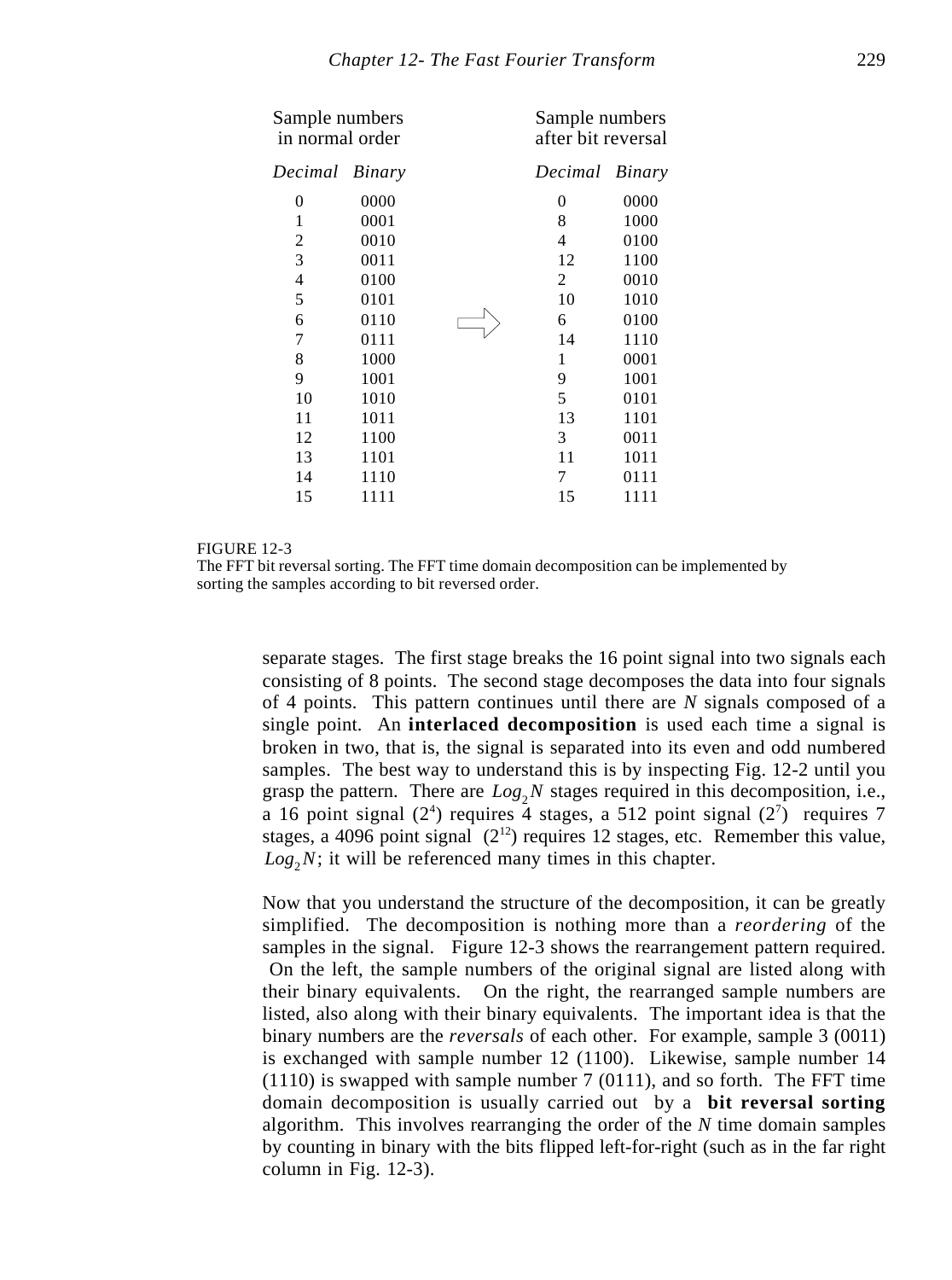The next step in the FFT algorithm is to find the frequency spectra of the 1 point time domain signals. Nothing could be easier; the frequency spectrum of a 1 point signal is equal to *itself*. This means that *nothing* is required to do this step. Although there is no work involved, don't forget that each of the 1 point signals is now a frequency spectrum, and not a time domain signal.

The last step in the FFT is to combine the *N* frequency spectra in the exact reverse order that the time domain decomposition took place. This is where the algorithm gets messy. Unfortunately, the bit reversal shortcut is not applicable, and we must go back one stage at a time. In the first stage, 16 frequency spectra (1 point each) are synthesized into 8 frequency spectra (2 points each). In the second stage, the 8 frequency spectra (2 points each) are synthesized into 4 frequency spectra (4 points each), and so on. The last stage results in the output of the FFT, a 16 point frequency spectrum.

Figure 12-4 shows how two frequency spectra, each composed of 4 points, are combined into a single frequency spectrum of 8 points. This synthesis must *undo* the interlaced decomposition done in the time domain. In other words, the frequency domain operation must correspond to the time domain procedure of *combining* two 4 point signals by interlacing. Consider two time domain signals, *abcd* and *efgh*. An 8 point time domain signal can be formed by two steps: dilute each 4 point signal with zeros to make it an





The FFT synthesis. When a time domain signal is diluted with zeros, the frequency domain is duplicated. If the time domain signal is also shifted by one sample during the dilution, the spectrum will additionally be multiplied by a sinusoid.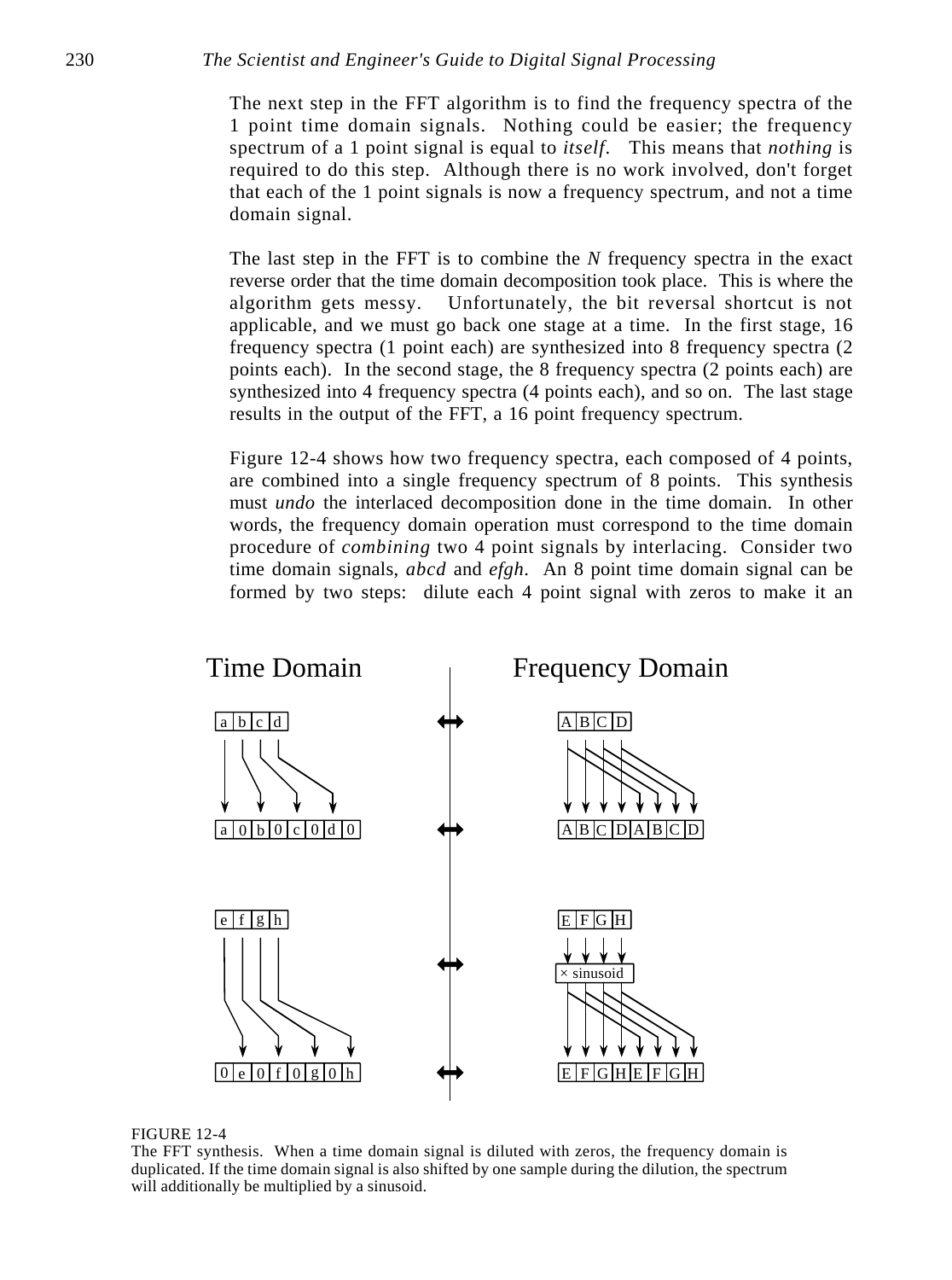FFT synthesis flow diagram. This shows the method of combining two 4 point frequency spectra into a single 8 point frequency spectrum. The  $\times$ S operation means that the signal is multiplied by a sinusoid with an appropriately selected frequency.



8 point signal, and then add the signals together. That is, *abcd* becomes *a0b0c0d0*, and *efgh* becomes *0e0f0g0h.* Adding these two 8 point signals produces *aebfcgdh*. As shown in Fig. 12-4, diluting the time domain with zeros corresponds to a *duplication* of the frequency spectrum. Therefore, the frequency spectra are combined in the FFT by duplicating them, and then adding the duplicated spectra together.

In order to match up when added, the two time domain signals are diluted with zeros in a slightly different way. In one signal, the *odd points* are zero, while in the other signal, the *even points* are zero. In other words, one of the time domain signals (*0e0f0g0h* in Fig. 12-4) is shifted to the right by one sample. This time domain shift corresponds to multiplying the spectrum by a *sinusoid*. To see this, recall that a shift in the time domain is equivalent to convolving the signal with a shifted delta function. This multiplies the signal's spectrum with the spectrum of the shifted delta function. The spectrum of a shifted delta function is a sinusoid (see Fig 11-2).

Figure 12-5 shows a flow diagram for combining two 4 point spectra into a single 8 point spectrum. To reduce the situation even more, notice that Fig. 12- 5 is formed from the basic pattern in Fig 12-6 repeated over and over.

FIGURE 12-6 The FFT butterfly. This is the basic calculation element in the FFT, taking two complex points and converting them into two other complex points.

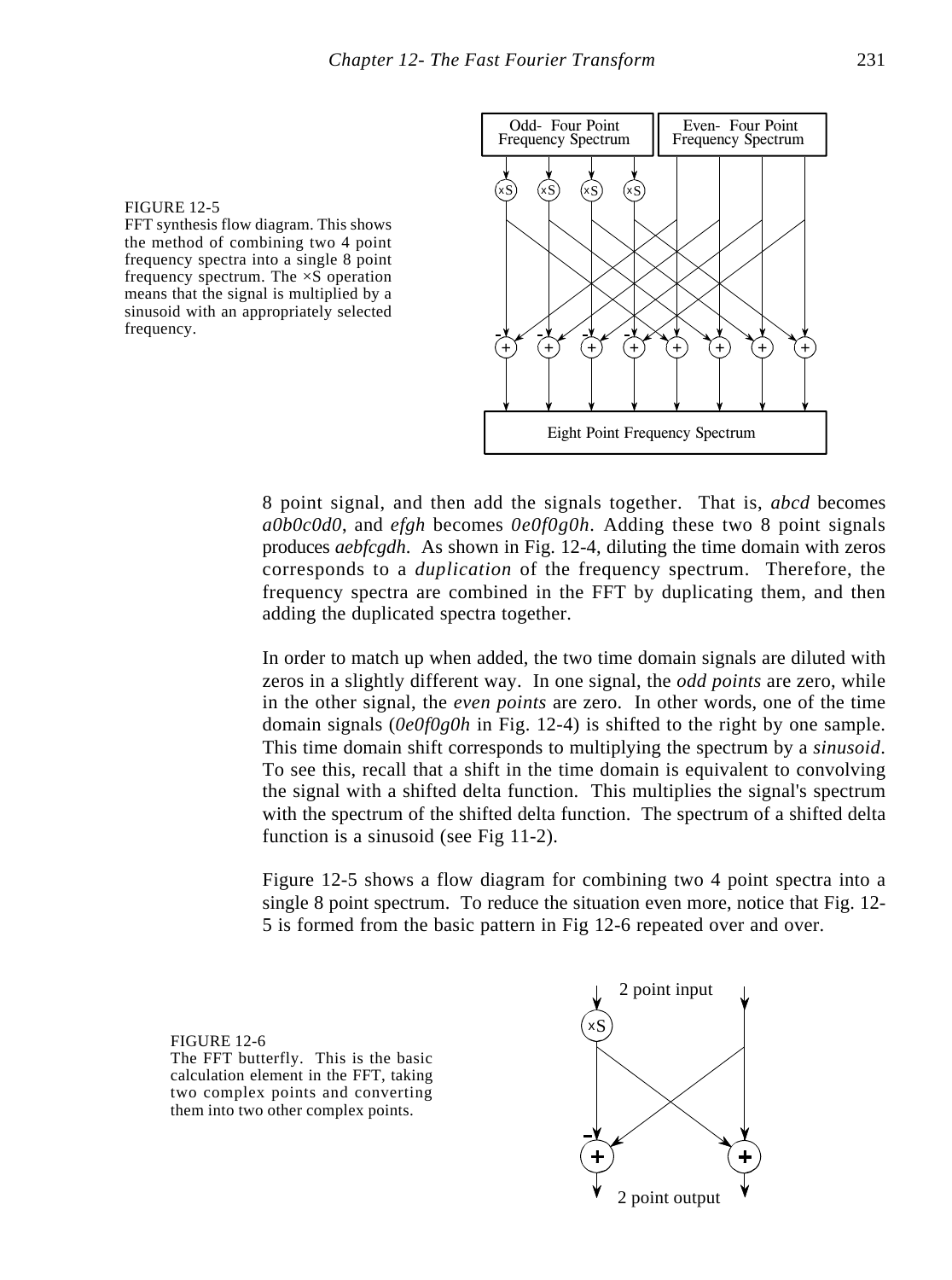This simple flow diagram is called a **butterfly** due to its winged appearance. The butterfly is the basic computational element of the FFT, transforming two complex points into two other complex points.

Figure 12-7 shows the structure of the entire FFT. The time domain decomposition is accomplished with a bit reversal sorting algorithm. Transforming the decomposed data into the frequency domain involves *nothing* and therefore does not appear in the figure.

The frequency domain synthesis requires three loops. The outer loop runs through the  $Log_2N$  stages (i.e., each level in Fig. 12-2, starting from the bottom and moving to the top). The middle loop moves through each of the individual frequency spectra in the stage being worked on (i.e., each of the boxes on any one level in Fig. 12-2). The innermost loop uses the butterfly to calculate the points in each frequency spectra (i.e., looping through the samples inside any one box in Fig. 12-2). The overhead boxes in Fig. 12-7 determine the beginning and ending indexes for the loops, as well as calculating the sinusoids needed in the butterflies. Now we come to the heart of this chapter, the actual FFT programs.



#### FIGURE 12-7

Flow diagram of the FFT. This is based on three steps: (1) decompose an *N* point time domain signal into *N* signals each containing a single point, (2) find the spectrum of each of the *N* point signals (nothing required), and (3) synthesize the *N* frequency spectra into a single frequency spectrum.

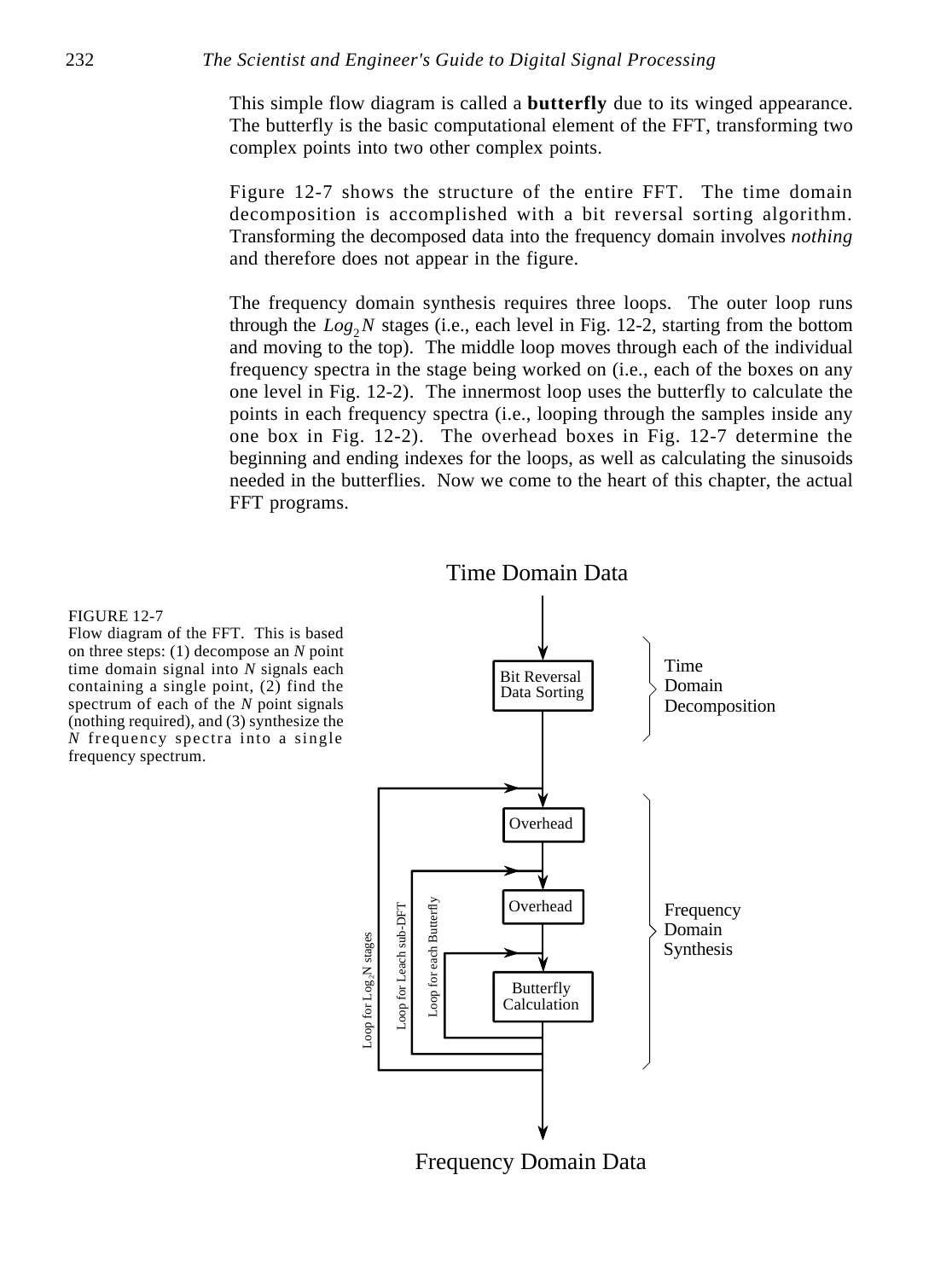### **FFT Programs**

As discussed in Chapter 8, the *real DFT* can be calculated by correlating the time domain signal with sine and cosine waves (see Table 8-2). Table 12-2 shows a program to calculate the *complex DFT* by the same method. In an apples-to-apples comparison, this is the program that the FFT improves upon.

Tables 12-3 and 12-4 show two different FFT programs, one in FORTRAN and one in BASIC. First we will look at the BASIC routine in Table 12-4. This subroutine produces exactly the same output as the correlation technique in Table 12-2, except it does it *much faster*. The block diagram in Fig. 12-7 can be used to identify the different sections of this program. Data are passed to this FFT subroutine in the arrays:  $REX$ [ ] and  $IMX$ [ ], each running from sample 0 to  $N-1$ . Upon return from the subroutine, REX[ ] and IMX[ ] are overwritten with the frequency domain data. This is another way that the FFT is highly optimized; the same arrays are used for the input, intermediate storage, and output. This efficient use of memory is important for designing fast hardware to calculate the FFT. The term **in-place computation** is used to describe this memory usage.

While all FFT programs produce the same numerical result, there are subtle variations in programming that you need to look out for. Several of these

### 5000 'COMPLEX DFT BY CORRELATION

5010 'Upon entry, N% contains the number of points in the DFT, and 5020 'XR[ ] and XI[ ] contain the real and imaginary parts of the time domain. 5030 'Upon return, REX[ ] and IMX[ ] contain the frequency domain data. 5040 'All signals run from 0 to N%-1. 5050 ' 5060 PI = 3.14159265 'Set constants 5070 ' 5080 FOR  $K\% = 0$  TO  $N\% - 1$  'Zero REX[ ] and  $IMX$ [ ], so they can be used 5090 REX[K%] = 0  $\leq$  'as accumulators during the correlation 5100  $IMX[K\%] = 0$ 5110 NEXT K% 5120 ' 5130 FOR K% = 0 TO N%-1 'Loop for each value in frequency domain 5140 FOR  $I\% = 0$  TO  $N\% - 1$  'Correlate with the complex sinusoid, SR & SI 5150 ' 5160  $SR = COS(2*PI*K\% * I\% / N\%)$  'Calculate complex sinusoid  $5170$  SI =  $-SIN(2*PI*K\% *I\% / N\%)$  $5180$  REX[K%] = REX[K%] + XR[I%]\*SR - XI[I%]\*SI  $5190$  IMX[K%] = IMX[K%] + XR[I%]\*SI + XI[I%]\*SR 5200 ' 5210 NEXT I% 5220 NEXT K% 5230 ' 5240 RETURN

### TABLE 12-2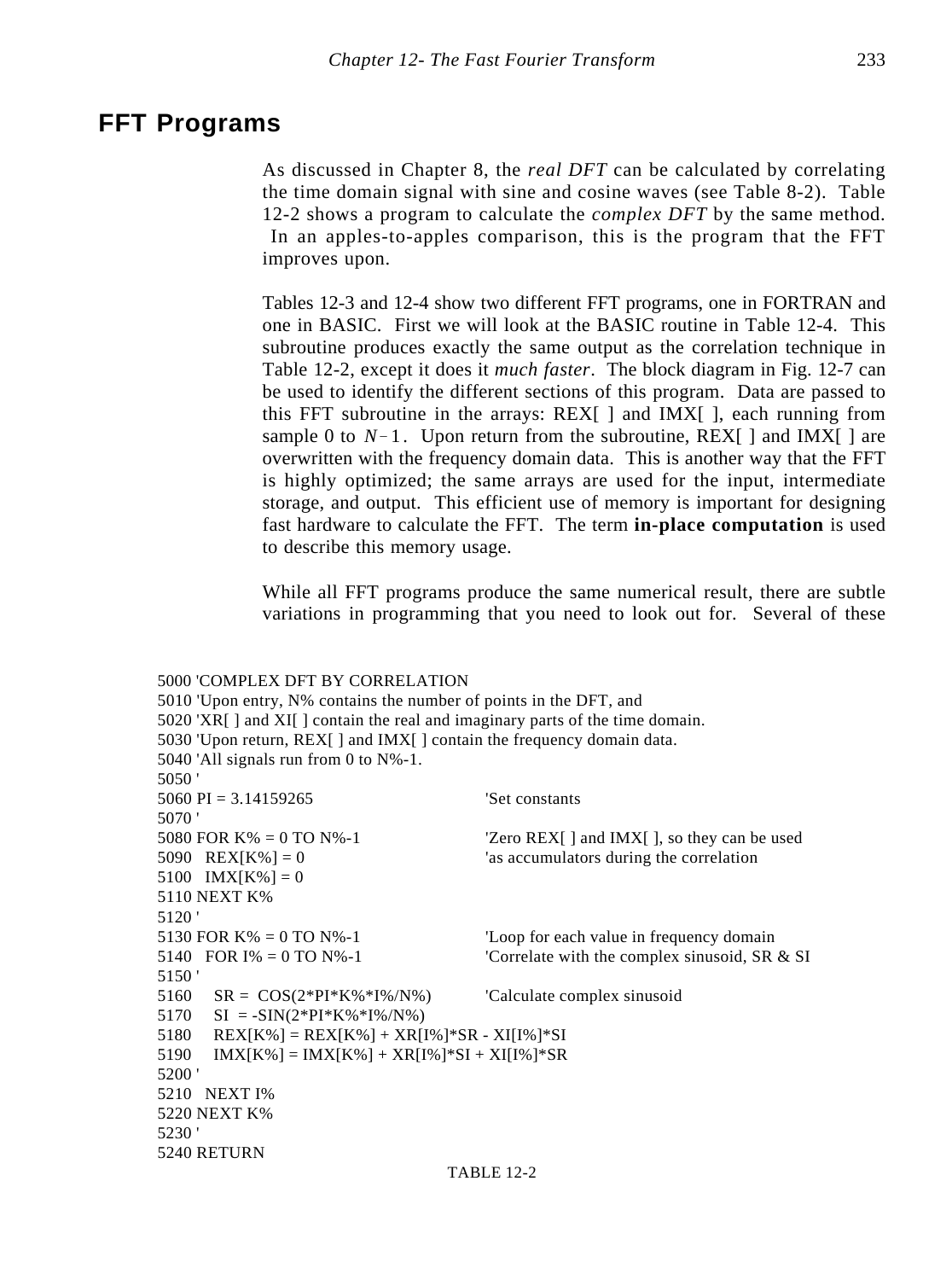of these differences are illustrated by the FORTRAN program listed in Table 12-3. This program uses an algorithm called **decimation in frequency**, while the previously described algorithm is called **decimation in time**. In a decimation in frequency algorithm, the bit reversal sorting is done *after* the three nested loops. There are also FFT routines that completely eliminate the bit reversal sorting. None of these variations significantly improve the performance of the FFT, and you shouldn't worry about which one you are using.

The *important* differences between FFT algorithms concern how data are passed to and from the subroutines. In the BASIC program, data enter and leave the subroutine in the arrays REX[ ] and IMX[ ], with the samples running from index 0 to  $N-1$ . In the FORTRAN program, data are passed in the complex array *X*( ), with the samples running from 1 to *N*. Since this is an array of complex variables, each sample in  $X( )$  consists of two numbers, a real part and an imaginary part. The length of the DFT must also be passed to these subroutines. In the BASIC program, the variable N% is used for this purpose. In comparison, the FORTRAN program uses the variable M, which is defined to equal  $Log_2N$ . For instance, M will be

|          | SUBROUTINE FFT(X,M)<br>COMPLEX X(4096), U.S.T<br>$PI = 3.14159265$ |                                                                                                                                                                                                                                                                                              |  |  |  |  |
|----------|--------------------------------------------------------------------|----------------------------------------------------------------------------------------------------------------------------------------------------------------------------------------------------------------------------------------------------------------------------------------------|--|--|--|--|
|          | $N = 2**M$<br>DO $20 L=1,M$                                        |                                                                                                                                                                                                                                                                                              |  |  |  |  |
|          | $LE=2** (M+1-L)$                                                   |                                                                                                                                                                                                                                                                                              |  |  |  |  |
|          | $LE2=LE/2$                                                         |                                                                                                                                                                                                                                                                                              |  |  |  |  |
|          | $U=(1.0,0.0)$                                                      |                                                                                                                                                                                                                                                                                              |  |  |  |  |
|          | S=CMPLX(COS(PI/FLOAT(LE2)),-SIN(PI/FLOAT(LE2)))                    |                                                                                                                                                                                                                                                                                              |  |  |  |  |
|          | DO $20$ J=1, LE2                                                   |                                                                                                                                                                                                                                                                                              |  |  |  |  |
|          | DO 10 I=J, N, LE                                                   |                                                                                                                                                                                                                                                                                              |  |  |  |  |
|          | $IP=I+LE2$                                                         |                                                                                                                                                                                                                                                                                              |  |  |  |  |
|          | $T=X(I)+X(IP)$                                                     |                                                                                                                                                                                                                                                                                              |  |  |  |  |
|          | $X(IP)=(X(I)-X(IP))*U$                                             |                                                                                                                                                                                                                                                                                              |  |  |  |  |
| 10       | $X(I)=T$                                                           |                                                                                                                                                                                                                                                                                              |  |  |  |  |
| 20       | $U = U * S$                                                        |                                                                                                                                                                                                                                                                                              |  |  |  |  |
|          | $ND2=N/2$                                                          | <b>TABLE 12-3</b>                                                                                                                                                                                                                                                                            |  |  |  |  |
|          | $NM1=N-1$                                                          | The Fast Fourier Transform in FORTRAN.<br>Data are passed to this subroutine in the<br>variables $X()$ and M. The integer, M, is the<br>base two logarithm of the length of the DFT,<br>i.e., $M = 8$ for a 256 point DFT, $M = 12$ for a<br>4096 point DFT, etc. The complex array, $X($ ), |  |  |  |  |
|          | $J=1$                                                              |                                                                                                                                                                                                                                                                                              |  |  |  |  |
|          | DO $50$ I=1, NM1                                                   |                                                                                                                                                                                                                                                                                              |  |  |  |  |
|          | IF(I.GE.J) GO TO 30                                                |                                                                                                                                                                                                                                                                                              |  |  |  |  |
|          | $T=X(J)$                                                           |                                                                                                                                                                                                                                                                                              |  |  |  |  |
|          | $X(J)=X(I)$                                                        | holds the time domain data upon entering the                                                                                                                                                                                                                                                 |  |  |  |  |
|          | $X(I)=T$                                                           | DFT. Upon return from this subroutine, $X()$ is                                                                                                                                                                                                                                              |  |  |  |  |
| 30       | $K = ND2$                                                          | overwritten with the frequency domain data.<br>Take note: this subroutine requires that the                                                                                                                                                                                                  |  |  |  |  |
| 40<br>50 | IF(K.GE.J) GO TO 50                                                | input and output signals run from $X(1)$ through                                                                                                                                                                                                                                             |  |  |  |  |
|          | $J=J-K$                                                            | $X(N)$ , rather than the customary $X(0)$ through                                                                                                                                                                                                                                            |  |  |  |  |
|          | $K=K/2$<br>GO TO 40                                                | $X(N-1)$ .                                                                                                                                                                                                                                                                                   |  |  |  |  |
|          | $J = J + K$                                                        |                                                                                                                                                                                                                                                                                              |  |  |  |  |
|          | <b>RETURN</b>                                                      |                                                                                                                                                                                                                                                                                              |  |  |  |  |
|          | <b>END</b>                                                         |                                                                                                                                                                                                                                                                                              |  |  |  |  |
|          |                                                                    |                                                                                                                                                                                                                                                                                              |  |  |  |  |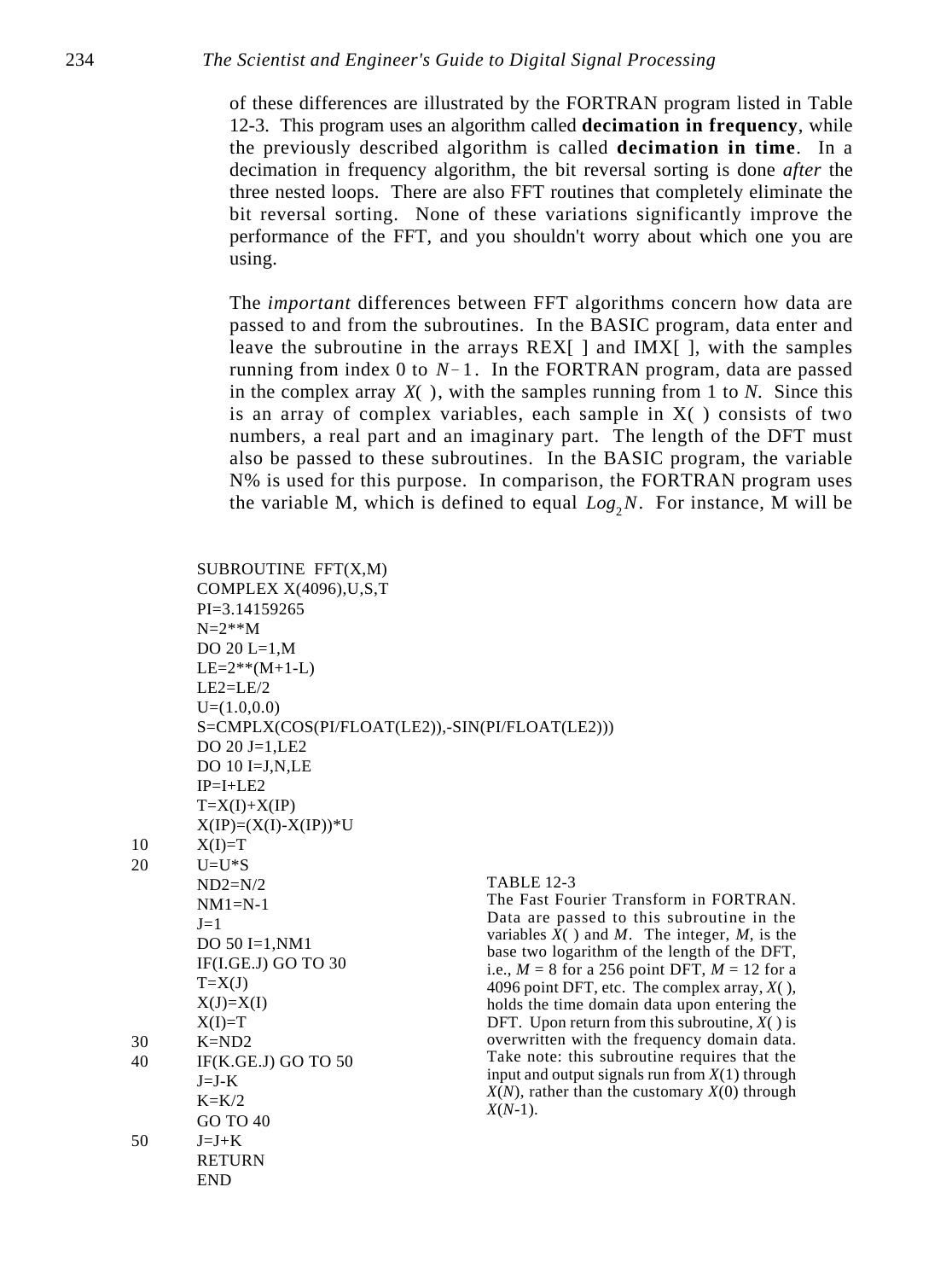```
1000 'THE FAST FOURIER TRANSFORM
1010 'Upon entry, N% contains the number of points in the DFT, REX[ ] and
1020 'IMX[ ] contain the real and imaginary parts of the input. Upon return,
1030 'REX[ ] and IMX[ ] contain the DFT output. All signals run from 0 to N%-1.
1040 '
1050 PI = 3.14159265 'Set constants
1060 \text{ NM1\%} = \text{N\% -1}1070 \text{ ND2\%} = \text{N\%}/21080 M\% = CINT(LOG(N\%)/LOG(2))1090 \text{ J\%} = \text{ND2\%}1100 '
1110 FOR I% = 1 TO N% -2 'Bit reversal sorting
1120 IF I% >= J% THEN GOTO 1190
1130 TR = REX[J\%]1140 TI = IMX[J\%]1150 REX[J\%] = REX[I\%]1160 IMX[J%] = IMX[I%]1170 REX[I\%] = TR1180 IMX[I%] = TI1190 K% = ND2%
1200 IF K% > J% THEN GOTO 1240
1210 J% = J%-K%
1220 K\% = K\%/21230 GOTO 1200
1240 J\% = J\% + K\%1250 NEXT I%
1260 '
1270 FOR L% = 1 TO M% \qquad \qquad 'Loop for each stage
1280 LE% = CINT(2^{\wedge}L\%)1290 LE2\% = LE\%/21300 UR = 11310 \text{ } \text{UI} = 01320 SR = COS(PI/LE2%) 'Calculate sine & cosine values
1330 SI = -SIN(PI/LE2%)1340 FOR J% = 1 TO LE2% 						 Loop for each sub DFT
1350 JM1% = J%-1
1360 FOR I% = JM1% TO NM1% STEP LE% 'Loop for each butterfly
1370 IP% = I%+LE2%
1380 TR = REX[IP%]*UR - IMX[IP%]*UI 'Butterfly calculation
1390 TI = REX[IP\%]*UI + IMX[IP\%]*UR1400 REX[IP%] = REX[I%]-TR
1410 IMX[IP%] = IMX[I%]-TI
1420 REX[I%] = REX[I%]+TR
1430 IMX[I\%] = IMX[I\%]+TI1440 NEXT I%
1450 TR = UR
1460 UR = TR*SR - UI*SI1470 UI = TR*SI + UI*SR
1480 NEXT J%
1490 NEXT L%
1500 '
1510 RETURN
```
TABLE 12-4 The Fast Fourier Transform in BASIC.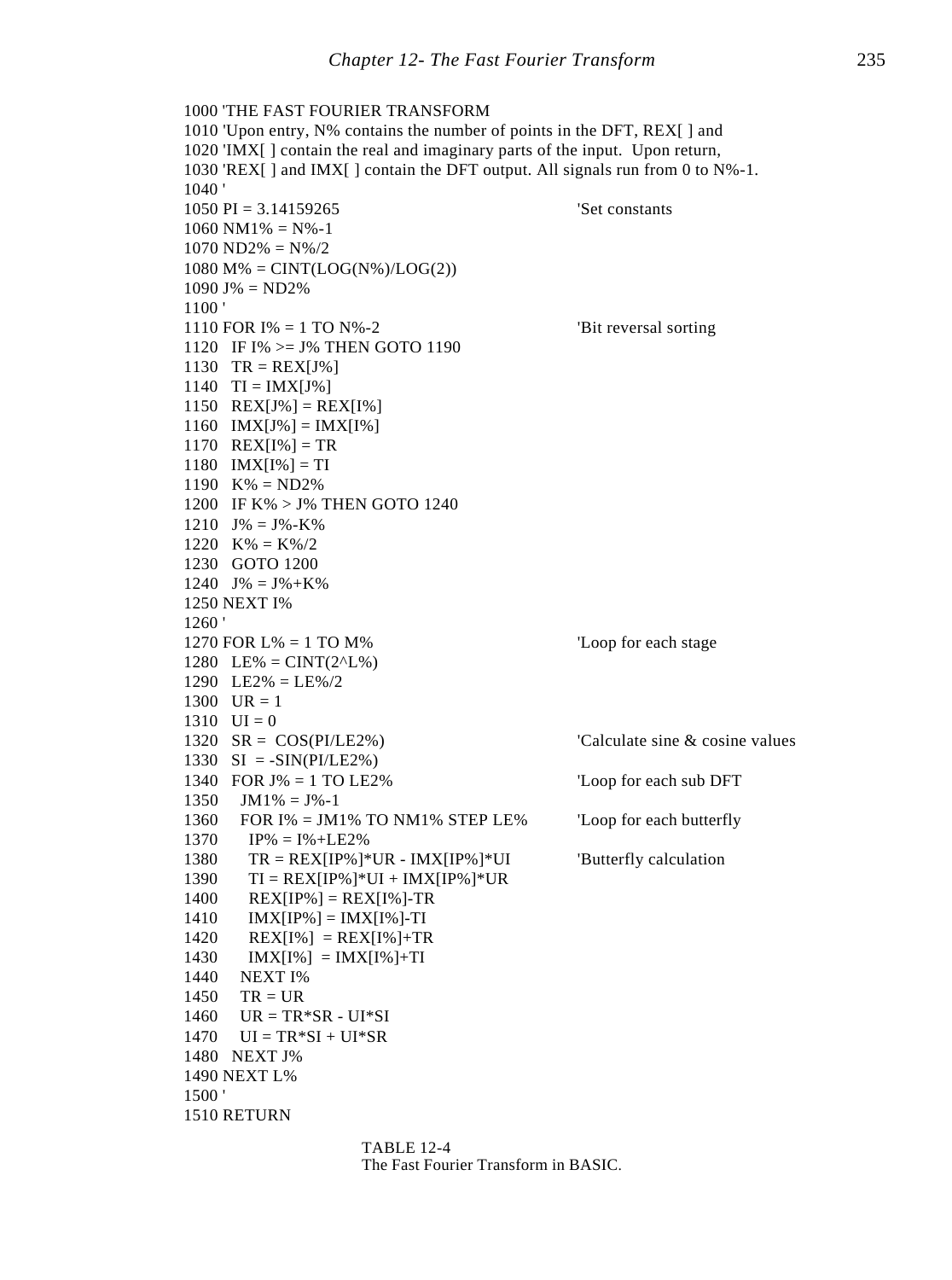8 for a 256 point DFT, 12 for a 4096 point DFT, etc. The point is, the programmer who writes an FFT subroutine has many options for interfacing with the host program. Arrays that run from 1 to *N,* such as in the FORTRAN program, are especially aggravating. Most of the DSP literature (including this book) explains algorithms assuming the arrays run from sample 0 to  $N-1$ . For instance, if the arrays run from 1 to *N*, the symmetry in the frequency domain is around points 1 and  $N/2 + 1$ , rather than points 0 and *N*/2 ,

Using the complex DFT to calculate the real DFT has another interesting advantage. The complex DFT is more symmetrical between the time and frequency domains than the real DFT. That is, the **duality** is stronger. Among other things, this means that the Inverse DFT is nearly identical to the Forward DFT. In fact, the easiest way to calculate an *Inverse FFT* is to calculate a *Forward FFT*, and then adjust the data. Table 12-5 shows a subroutine for calculating the Inverse FFT in this manner.

Suppose you copy one of these FFT algorithms into your computer program and start it running. How do you know if it is operating properly? Two tricks are commonly used for debugging. First, start with some arbitrary time domain signal, such as from a random number generator, and run it through the FFT. Next, run the resultant frequency spectrum through the Inverse FFT and compare the result with the original signal. They should be *identical*, except round-off noise (a few parts-per-million for single precision).

The second test of proper operation is that the signals have the correct *symmetry*. When the imaginary part of the time domain signal is composed of all zeros (the normal case), the frequency domain of the complex DFT will be symmetrical around samples 0 and  $N/2$ , as previously described.

2000 'INVERSE FAST FOURIER TRANSFORM SUBROUTINE 2010 'Upon entry, N% contains the number of points in the IDFT, REX[ ] and 2020 'IMX[ ] contain the real and imaginary parts of the complex frequency domain. 2030 'Upon return, REX[ ] and IMX[ ] contain the complex time domain. 2040 'All signals run from 0 to N%-1. 2050 ' 2060 FOR  $K\% = 0$  TO  $N\% - 1$  'Change the sign of IMX[ ]  $2070$  IMX[K%] = -IMX[K%] 2080 NEXT K% 2090 ' 2100 GOSUB 1000 'Calculate forward FFT (Table 12-3) 2110 ' 2120 FOR  $I\% = 0$  TO N%-1 'Divide the time domain by N% and 2130 REX[I%] = REX[I%]/N%  $\text{change the sign of IMX}$ []  $2140$  IMX[I%] = -IMX[I%]/N% 2150 NEXT I% 2160 ' 2170 RETURN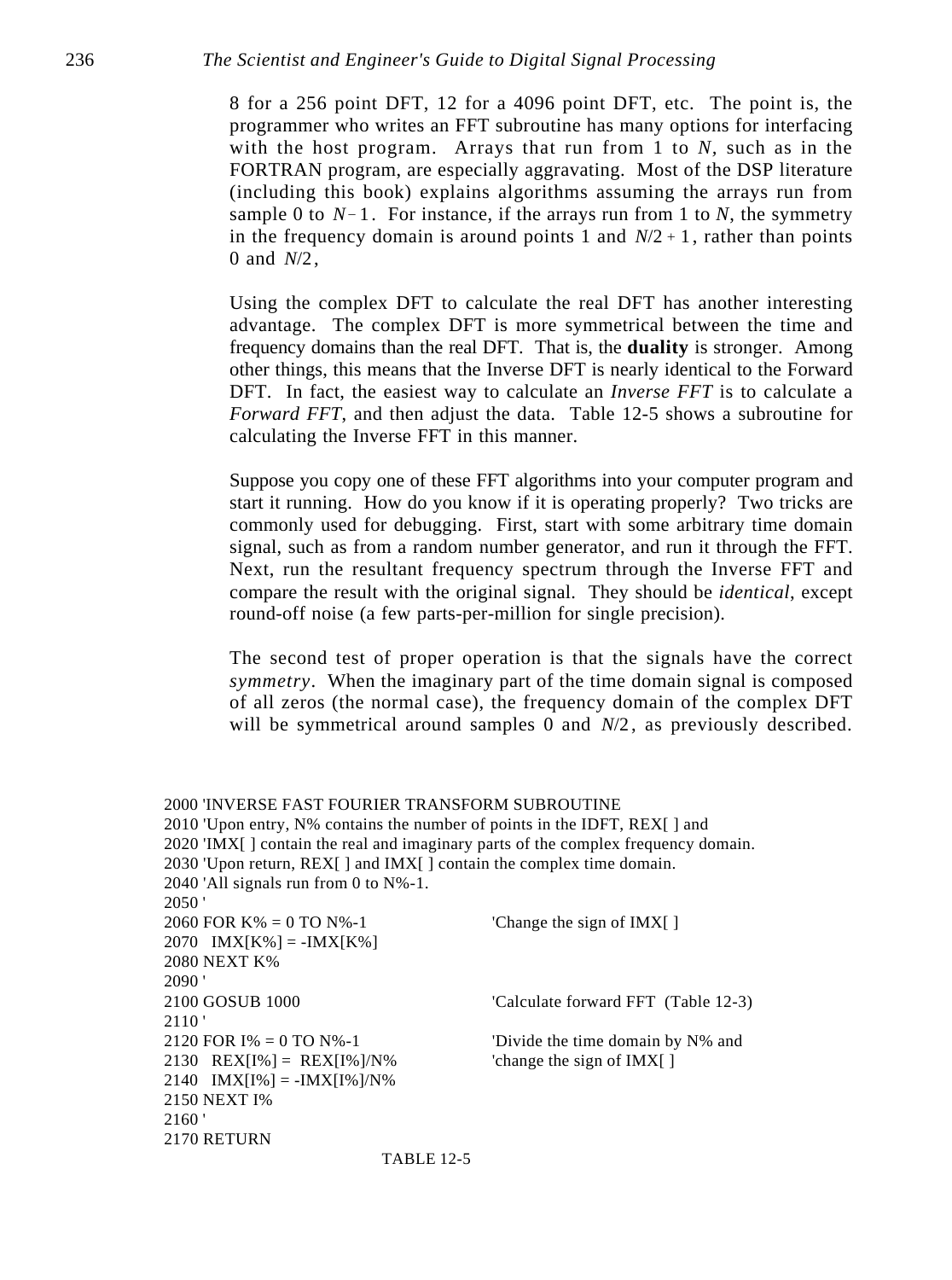Likewise, when this correct symmetry is present in the frequency domain, the Inverse DFT will produce a time domain that has an imaginary part composes of all zeros (plus round-off noise). These debugging techniques are essential for using the FFT; become familiar with them.

### **Speed and Precision Comparisons**

When the DFT is calculated by correlation (as in Table 12-2), the program uses two nested loops, each running through *N* points. This means that the total number of operations is proportional to *N times N.* The time to complete the program is thus given by:

EQUATION 12-1

DFT execution time. The time required to calculate a DFT by correlation is proportional to the length of the DFT squared.

*ExecutionTime* =  $k_{DFT}N^2$ 

where *N* is the number of points in the DFT and  $k_{\text{DFT}}$  is a constant of proportionality. If the sine and cosine values are calculated *within* the nested loops,  $k<sub>DEF</sub>$  is equal to about 25 microseconds on a Pentium at 100 MHz. If you *precalculate* the sine and cosine values and store them in a look-up-table,  $k<sub>DFT</sub>$  drops to about 7 microseconds. For example, a 1024 point DFT will require about 25 seconds, or nearly 25 milliseconds per point. That's slow!

Using this same strategy we can derive the execution time for the FFT. The time required for the bit reversal is negligible. In each of the  $Log_2N$  stages there are *N*/2 butterfly computations. This means the execution time for the program is approximated by:

```
EQUATION 12-2
FFT execution time. The time required
to calculate a DFT using the FFT is
proportional to N multiplied by the
logarithm of N.
                                          ExecutionTime = k_{FFT}N \log_2 N
```
The value of  $k_{\text{FFT}}$  is about 10 microseconds on a 100 MHz Pentium system. A 1024 point FFT requires about 70 milliseconds to execute, or 70 microseconds per point. This is more than 300 times faster than the DFT calculated by correlation!

Not only is  $NLog_2N$  less than  $N^2$ , it increases much more slowly as N becomes larger. For example, a 32 point FFT is about *ten* times faster than the correlation method. However, a 4096 point FFT is *one-thousand* times faster. For small values of *N* (say, 32 to 128), the FFT is important. For large values of *N* (1024 and above), the FFT is absolutely critical. Figure 12-8 compares the execution times of the two algorithms in a graphical form.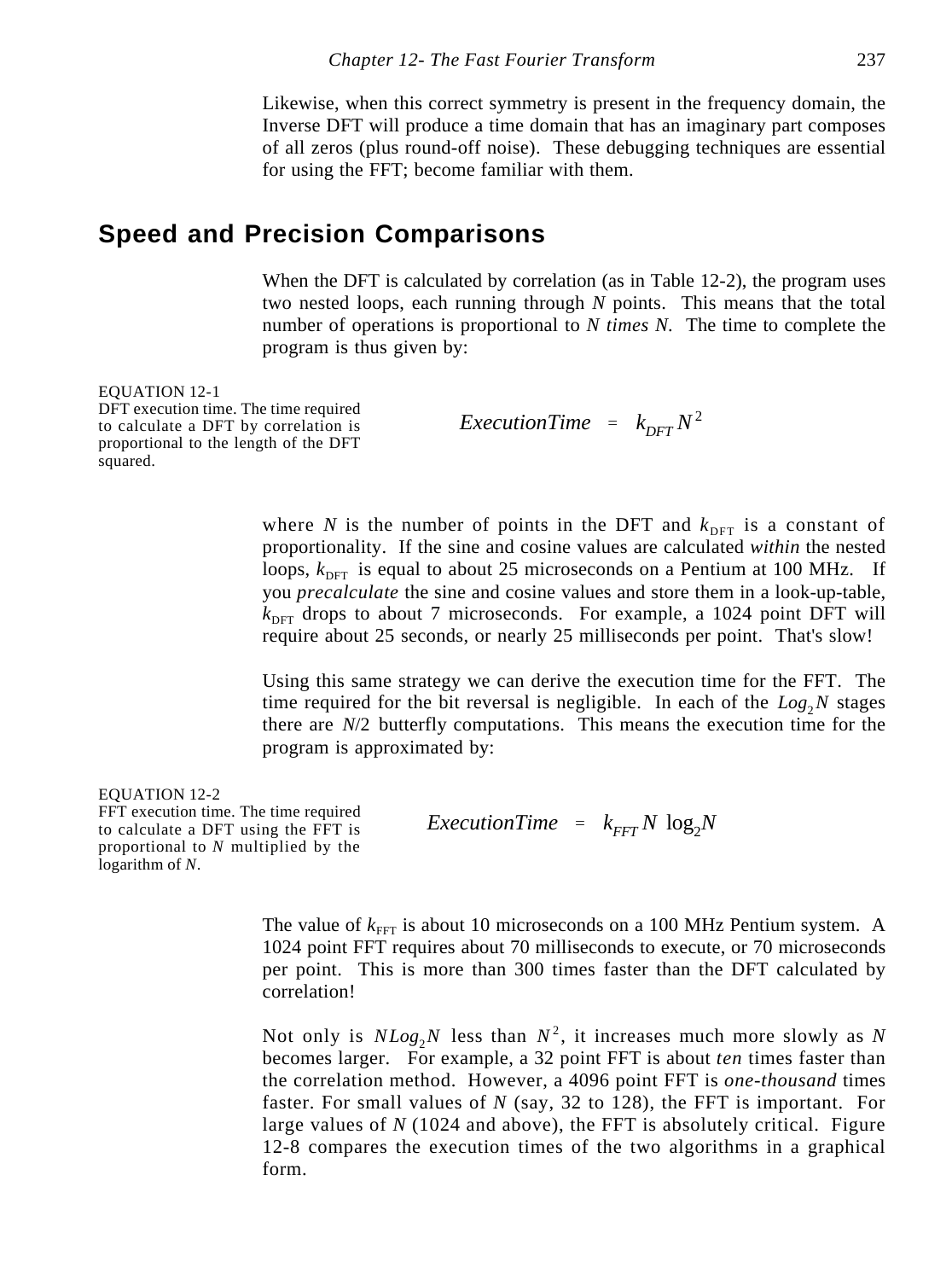Execution times for calculating the DFT. The *correlation* method refers to the algorithm described in Table 12-2. This method can be made faster by precalculating the sine and cosine values and storing them in a look-up table (LUT). The FFT (Table 12-3) is the fastest algorithm when the DFT is greater than 16 points long. The times shown are for a Pentium processor at 100 MHz.



The FFT has another advantage besides raw speed. The FFT is calculated more *precisely* because the fewer number of calculations results in less round-off error. This can be demonstrated by taking the FFT of an arbitrary signal, and then running the frequency spectrum through an Inverse FFT. This reconstructs the original time domain signal, *except* for the addition of roundoff noise from the calculations. A single number characterizing this noise can be obtained by calculating the standard deviation of the difference between the two signals. For comparison, this same procedure can be repeated using a DFT calculated by correlation, and a corresponding Inverse DFT. How does the round-off noise of the FFT compare to the DFT by correlation? See for yourself in Fig. 12-9.

### **Further Speed Increases**

There are several techniques for making the FFT even faster; however, the improvements are only about 20-40%. In one of these methods, the time

FIGURE 12-9 DFT precision. Since the FFT calculates the DFT *faster* than the correlation method, it also calculates it with less round-off error.

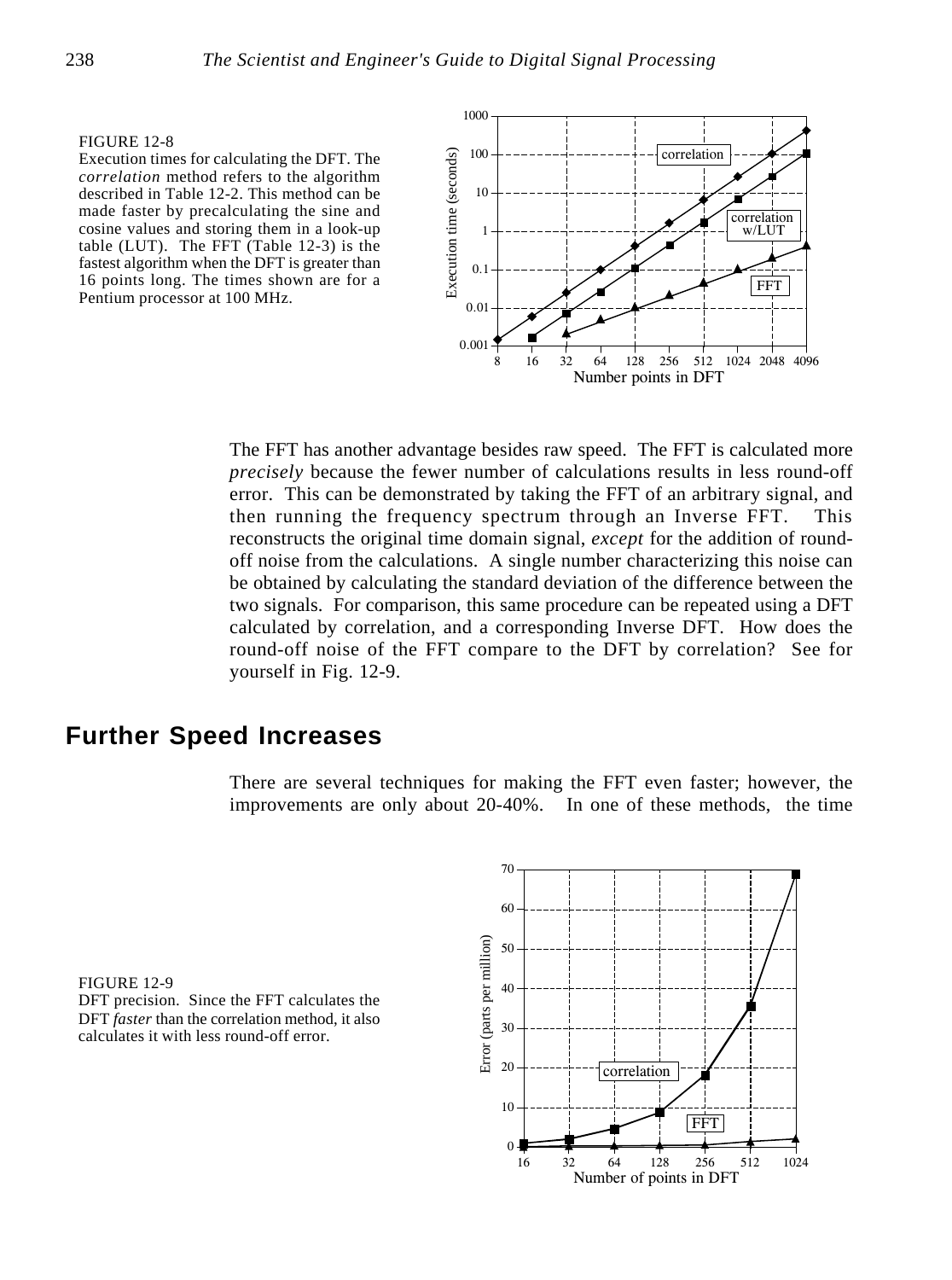domain decomposition is stopped two stages early, when each signals is composed of only four points. Instead of calculating the last two stages, highly optimized code is used to jump directly into the frequency domain, using the simplicity of four point sine and cosine waves.

Another popular algorithm eliminates the wasted calculations associated with the imaginary part of the time domain being zero, and the frequency spectrum being symmetrical. In other words, the FFT is modified to calculate the *real DFT*, instead of the *complex DFT*. These algorithms are called the **real FFT** and the **real Inverse FFT** (or similar names). Expect them to be about 30% faster than the conventional FFT routines. Tables 12-6 and 12-7 show programs for these algorithms.

There are two small disadvantages in using the *real FFT*. First, the code is about twice as long. While your computer doesn't care, you must take the time to convert someone else's program to run on your computer. Second, debugging these programs is slightly harder because you cannot use symmetry as a check for proper operation. These algorithms *force* the imaginary part of the time domain to be zero, and the frequency domain to have left-right symmetry. For debugging, check that these programs produce the same output as the conventional FFT algorithms.

Figures 12-10 and 12-11 illustrate how the real FFT works. In Fig. 12-10, (a) and (b) show a time domain signal that consists of a pulse in the real part, and all zeros in the imaginary part. Figures (c) and (d) show the corresponding frequency spectrum. As previously described, the frequency domain's real part has an *even* symmetry around sample 0 and sample  $N/2$ , while the imaginary part has an *odd* symmetry around these same points.

```
4000 'INVERSE FFT FOR REAL SIGNALS
4010 'Upon entry, N% contains the number of points in the IDFT, REX[ ] and
4020 'IMX[ ] contain the real and imaginary parts of the frequency domain running from
4030 'index 0 to N\frac{6}{2}. The remaining samples in REX[ ] and IMX[ ] are ignored.
4040 'Upon return, REX[ ] contains the real time domain, IMX[ ] contains zeros.
4050 '
4060 '
4070 FOR K\% = (N\%/2+1) TO (N\% - 1) 'Make frequency domain symmetrical'
4080 REX[K%] = REX[N%-K%] \text{'(as in Table 12-1)}4090 IMX[K\%] = -IMX[N\% - K\%]4100 NEXT K%
4110 '<br>4120 FOR K% = 0 TO N%-1
                                                     'Add real and imaginary parts together
4130 REX[K%] = REX[K%]+IMX[K%]
4140 NEXT K%
4150 '<br>4160 GOSUB 3000
                                                     'Calculate forward real DFT (TABLE 12-6)
4170 '<br>4180 FOR I% = 0 TO N%-1
                                                     'Add real and imaginary parts together<br>'and divide the time domain by N\%4190 REX[I%] = (REX[I%]+IMX[I%])/N%
4200 IMX[I\%] = 04210 NEXT I%
4220 '
4230 RETURN
```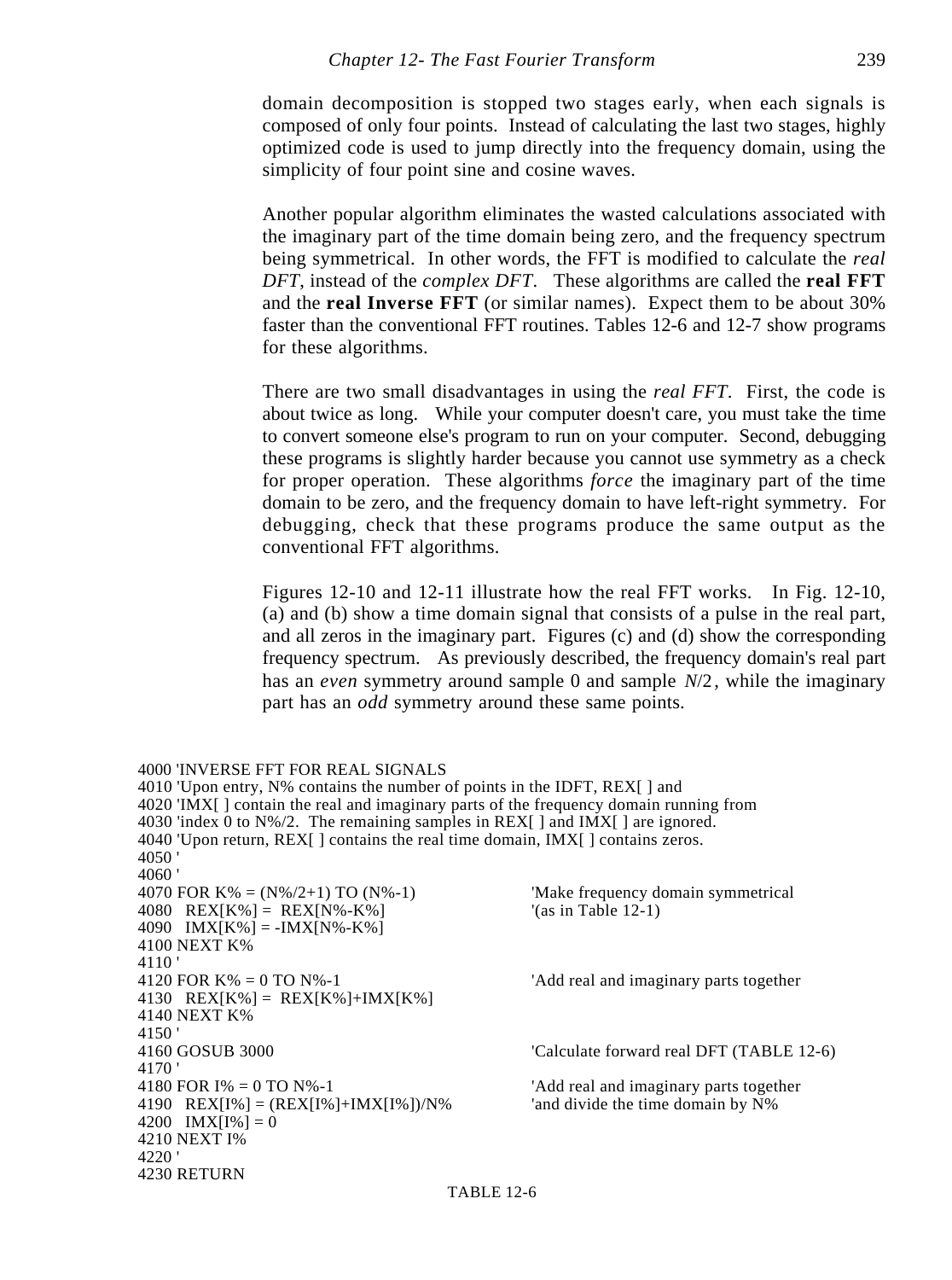

FIGURE 12-10 Real part symmetry of the DFT.

Now consider Fig. 12-11, where the pulse is in the imaginary part of the time domain, and the real part is all zeros. The symmetry in the frequency domain is *reversed*; the real part is odd, while the imaginary part is even. This situation will be discussed in Chapter 29. For now, take it for granted that this is how the complex DFT behaves.

What if there is a signal in *both parts* of the time domain? By additivity, the frequency domain will be the *sum* of the two frequency spectra. Now the key element: a frequency spectrum composed of these two types of symmetry can be perfectly separated into the two component signals. This is achieved by the *even/odd decomposition* discussed in Chapter 6. In other words, two real DFT's can be calculated for the price of single FFT. One of the signals is placed in the real part of the time domain, and the other signal is placed in the imaginary part. After calculating the complex DFT (via the FFT, of course), the spectra are separated using the even/odd decomposition. When two or more signals need to be passed through the FFT, this technique reduces the execution time by about 40%. The improvement isn't a full factor of two because of the calculation time required for the even/odd decomposition. This is a relatively simple technique with few pitfalls, nothing like writing an FFT routine from scratch.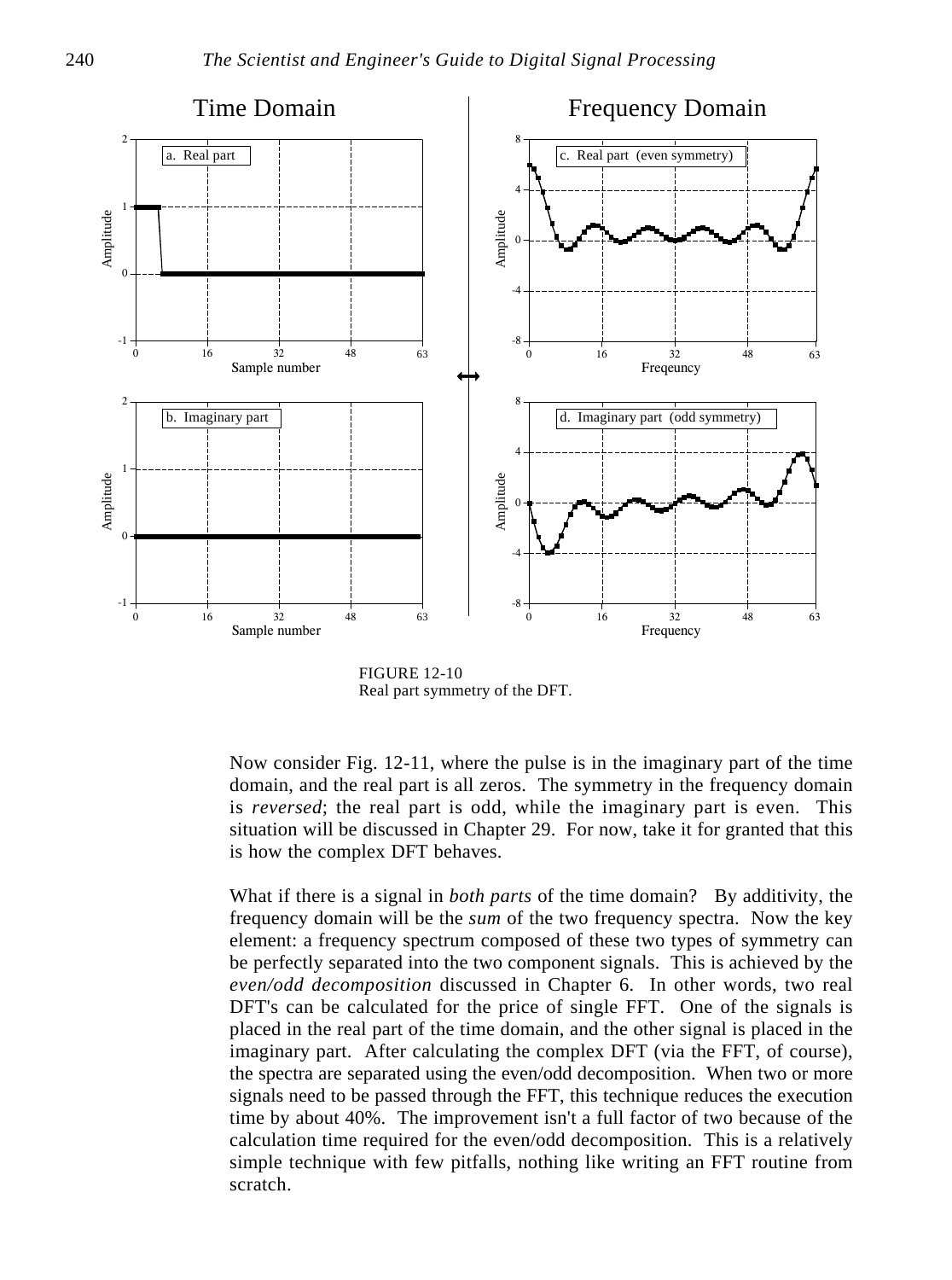

FIGURE 12-11 Imaginary part symmetry of the DFT.

The next step is to modify the algorithm to calculate a *single* DFT faster. It's ugly, but here is how it is done. The input signal is broken in half by using an interlaced decomposition. The *N*/2 even points are placed into the real part of the time domain signal, while the *N*/2 odd points go into the imaginary part. An *N*/2 point FFT is then calculated, requiring about one-half the time as an *N* point FFT. The resulting frequency domain is then separated by the even/odd decomposition, resulting in the frequency spectra of the two interlaced time domain signals. These two frequency spectra are then combined into a single spectrum, just as in the last synthesis stage of the FFT.

To close this chapter, consider that the *FFT* is to *Digital Signal Processing* what the *transistor* is to *electronics*. It is a foundation of the technology; everyone in the field knows its characteristics and how to use it. However, only a small number of specialists really understand the details of the internal workings.